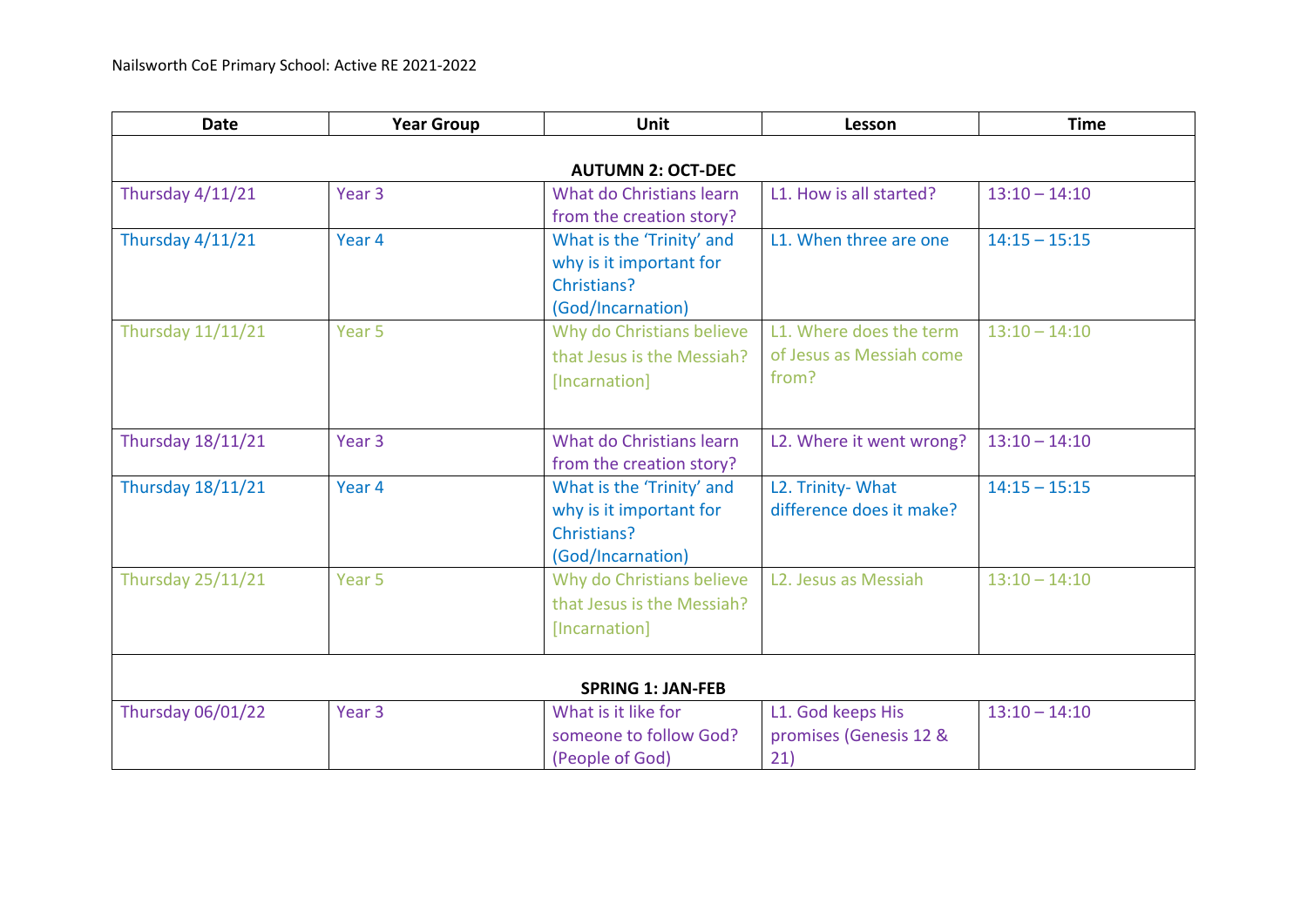| <b>Thursday 06/01/22</b> | Year 5            | What does it mean for<br>Christians to believe that<br>God is holy and loving?<br>[God] | L1. If God exists, what<br>might he be like?                   | $14:15 - 15:15$ |
|--------------------------|-------------------|-----------------------------------------------------------------------------------------|----------------------------------------------------------------|-----------------|
| Thursday 13/01/22        | Year 6            | Creation and science:<br>conflicting or<br>complimentary?<br>[Creation]                 | L1. Creation in Genesis                                        | $14:15 - 15:15$ |
| <b>Thursday 20/01/22</b> | Year <sub>3</sub> | What is it like for<br>someone to follow God?<br>(People of God)                        | L <sub>2</sub> . Follow the leader<br>(Noah-Genesis 9)         | $13:10 - 14:10$ |
| <b>Thursday 27/01/22</b> | Year <sub>5</sub> | What does it mean for<br>Christians to believe that<br>God is holy and loving?<br>[God] | L <sub>2</sub> . What does it mean to<br>think of God as Holy? | $13:10 - 14:10$ |
| Thursday 27/01/22        | Year <sub>6</sub> | Creation and science:<br>conflicting or<br>complimentary?<br>[Creation]                 | L2. Science and<br>Christianity- Cosmology                     | $14:15 - 15:15$ |
|                          |                   | <b>SPRING 2: MAR - APR</b>                                                              |                                                                |                 |
| <b>Thursday 03/03/22</b> | Year 4            | Why do Christians call the<br>day Jesus died 'Good<br>Friday'? (Salvation)              | L1. Not any old Friday                                         | $13:10 - 14:10$ |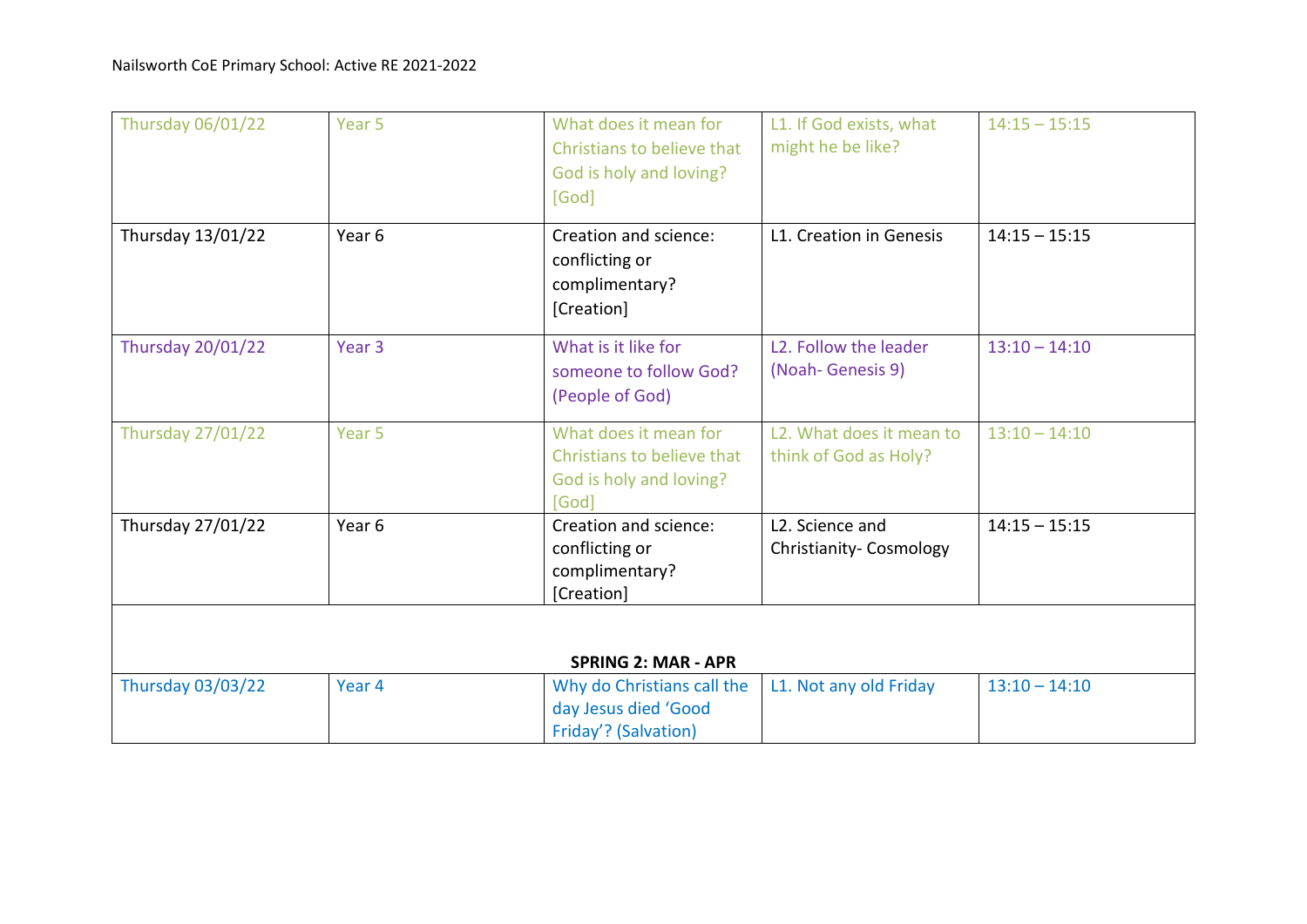| Thursday 10/03/22        | Year <sub>6</sub> | What do Christians<br>believe Jesus did to "save"<br>people? [Salvation]    | L1. Sacrifices in everyday<br>life (Athletes) | 14:15-15:15     |
|--------------------------|-------------------|-----------------------------------------------------------------------------|-----------------------------------------------|-----------------|
| <b>Thursday 17/03/22</b> | Year 4            | Why do Christians call the<br>day Jesus died 'Good<br>Friday'? (Salvation)  | L2. Resurrection (John<br>11.25)              | $13:10 - 14:10$ |
| Thursday 17/03/22        | Year 6            | What do Christians<br>believe Jesus did to "save"<br>people? [Salvation]    | L2. Consequence of Jesus<br>sacrifice         | 14:15 - 15:15   |
|                          |                   | <b>SUMMER 1: APR - MAY</b>                                                  |                                               |                 |
| <b>Thursday 28/04/22</b> | Year <sub>3</sub> | What kind of world did<br>Jesus want? (Gospel)                              | L1. What would Jesus do?                      | $13:10 - 14:10$ |
| <b>Thursday 28/04/22</b> | Year 4            | For Christians, what was<br>the impact of Pentecost?<br>(Kingdom of God)    | L1. Spirit of Power                           | 14:15 - 15:15   |
| <b>Thursday 05/05/22</b> | Year 5            | How do Christians decide<br>how to live? 'What would<br>Jesus do?' [Gospel] | L1. What example did<br>Jesus set?            | $13:10 - 14:10$ |
| <b>Thursday 12/05/22</b> | Year <sub>3</sub> | What kind of world did<br>Jesus want? (Gospel)                              | L2. What's love got to do<br>with it?         | $13:10 - 14:10$ |
| <b>Thursday 12/05/22</b> | Year 4            | For Christians, what was<br>the impact of Pentecost?<br>(Kingdom of God)    | L2. 'Your Kingdom come,<br>your will be done' | $14:15 - 15:15$ |